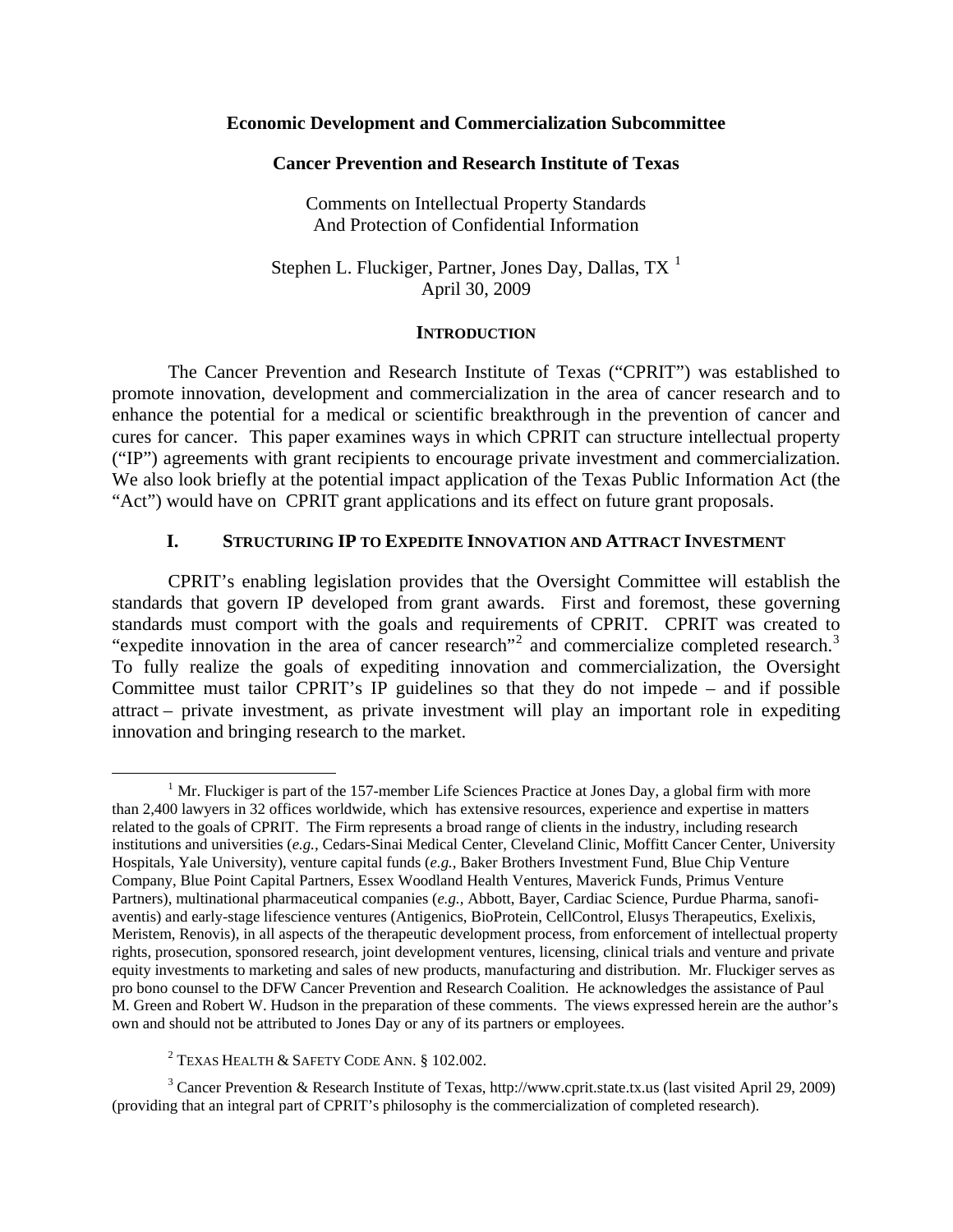Before discussing the ways in which the Oversight Committee can structure its guidelines to attract private investment, it is relevant to discuss the rules related to IP in CPRIT's enabling legislation. First, "*all grant awards* must be subject to an intellectual property agreement that allows the state to collect royalties, income, and other benefits realized as a result of projects undertaken with grant awards."<sup>[4](#page-1-0)</sup> In other words, awards to both public and private entities will be covered by the Oversight Committee's IP guidelines. Second, in determining the rights of the State of Texas, the guidelines must "ensure that essential medical research is not unreasonably hindered by the intellectual property agreement and that the agreement does not unreasonably remove the incentive on the part of the individual researcher, research team, or institution."<sup>[5](#page-1-1)</sup> In other words, the standards implemented by the Oversight Committee must balance the interests of the State in receiving some return on its investment, but the standards must not unduly burden researchers (including for-profit entities).

### *A. Grants to Nonprofit Organizations*

Certain of Texas' public research universities and nonprofit research institutions have already provided their recommendations on how the Oversight Committee should structure its IP agreements. The structure proposed by these institutions is relevant here, as IP agreements between CPRIT and nonprofit institutions should not be structured so as to stifle future downstream investment by for-profit entities looking to commercialize research performed by the nonprofit institutions.

The University of Texas System has proposed a widely accepted licensing structure for grants to academic institutions ("UT's Recommendations"). $6$  The basic concepts underlying UT's Recommendations are: (1) IP should be owned by the grant recipients (and the grant recipients will be responsible for IP protection and commercialization), and (2) CPRIT will share in commercialization benefits in the form of licensing revenues.[7](#page-1-3) More specifically, under UT's Recommendations, CPRIT is entitled to 10% of the grant recipient's net IP income based on the percentage of CPRIT funding, and the first payment is required after net income exceeds \$500,000.

As an initial matter, UT's Recommendations follow traditional IP law, that is, IP ownership follows the individual making the discovery/development, and the individual owning the IP (or his or her assignee) is responsible for protecting the IP.<sup>[8](#page-1-4)</sup> Because UT's Recommendations follow traditional IP law, for-profit companies and investors will be familiar with the regime. For example, the California Institute for Regenerative Medicine has also adopted revenue sharing rules that are similar to UT's Recommendations. The only difference in

<span id="page-1-0"></span> $\frac{1}{4}$ TEXAS HEALTH & SAFETY CODE ANN. § 102.265 (emphasis added).

<sup>5</sup> *Id.*

<span id="page-1-2"></span><span id="page-1-1"></span> $<sup>6</sup>$  UT's Recommendations have been endorsed by Baylor University, Methodist Hospital, Rice University,</sup> Texas A&M University, Texas State University, Texas Tech University, The University of Houston and The University of North Texas.

<span id="page-1-4"></span><span id="page-1-3"></span><sup>7</sup> Presentation of The University of Texas System, http://www.cprit.state.tx.us/pdfs/present/sanga\_ut\_ system\_090211.ppt (last visited April 22, 2009).

<sup>8</sup> Bayh-Dole Act of 1980, 35 U.S.C. §§ 200-12.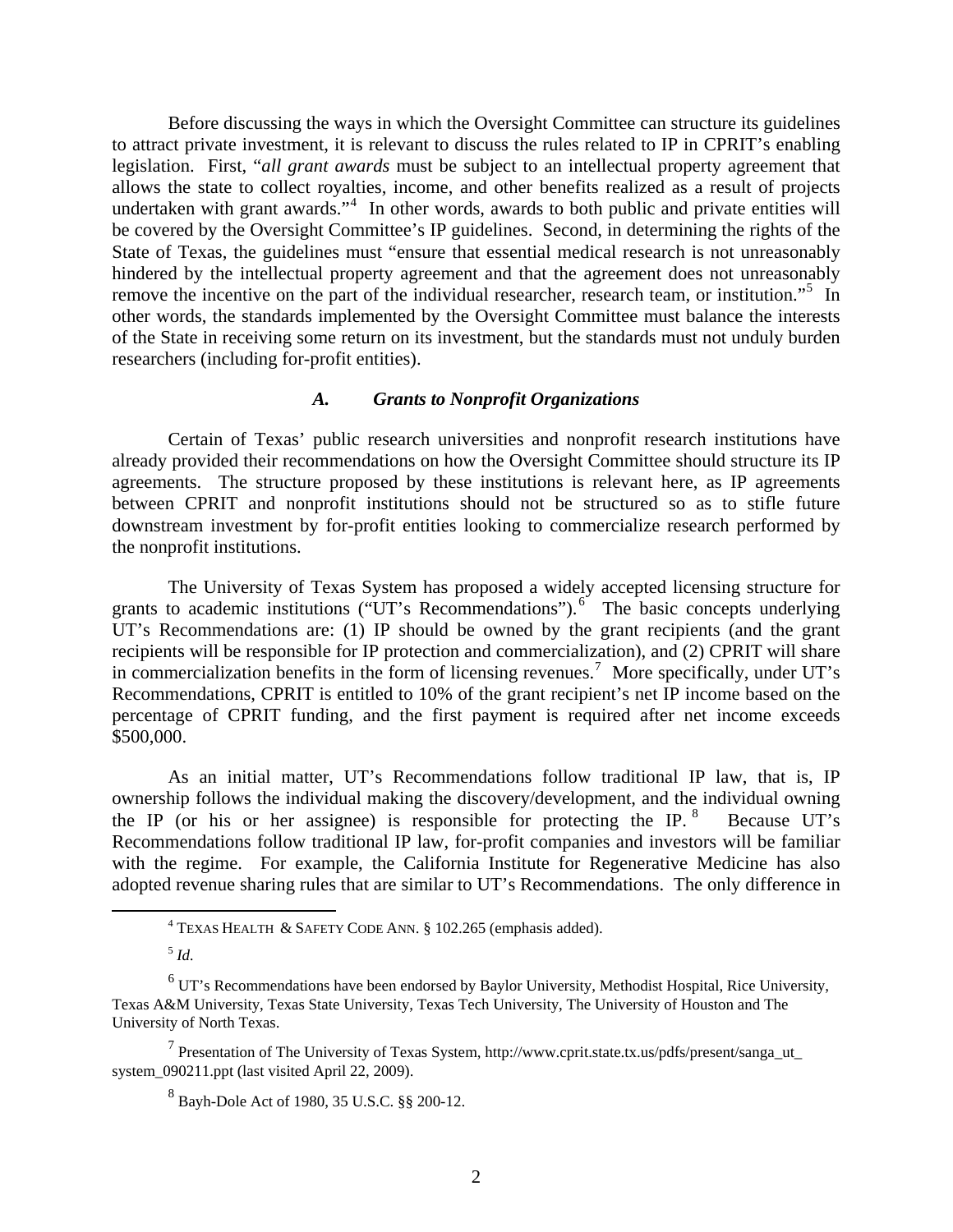California's regime is that California receives 25% of licensing revenues over \$500,000, as opposed to the 10% proposed by  $UT$ . For-profit companies will generally be neutral as to the amount of revenues returned to the State (i.e., 10% v. 25%) so long as an increase in the percentage does not result in an increase in the overall royalty rate charged by the university to license out the technology or spin out a new company. As a general matter, however, lower licensing costs should help promote private investment and commercialization.<sup>[10](#page-2-1)</sup>

#### *B. Grants to For-Profit Organizations*

As previously discussed, CPRIT envisions grant awards to for-profit entities. Grants to for-profit organizations will require additional rules governing IP because for-profit companies are able to generate revenue both through downstream licensing (similar to nonprofit institutions) and through self-commercialization. In other words, IP agreements with for-profit companies must provide rules for returns to the state both from licensing and self-commercialization revenue.

To stimulate private investment, CPRIT should again follow traditional IP licensing conventions when making grants to for-profit entities that receive revenues from downstream licensing. In other words, ownership (and the responsibilities related thereto) should follow the individual (and his or her assignee) making the discovery. In crafting rules to cover downstream licensing, UT's Recommendations again provide a good foundation. In other words, in cases of downstream licensing, CPRIT can structure its guidelines to allow Texas to recover a portion of licensing revenue. By extending UT's Recommendations to for-profit entities that license research, CPRIT would create uniformity in its guidelines and also follow traditional IP law and practices. Uniformity and tradition should help promote commercialization because entities are already familiar with the regime. $11$ 

CPRIT must adopt a separate regime to govern for-profit organizations that manufacture (or outsource the manufacture) and sell products derived from their own research, as licensing revenues may not always be applicable. Again following traditional IP licensing practices, a potential approach involves the grant of royalties to the state. Texas already embraces the concept of royalty payments in its Emerging Technology Fund (the "ETF").<sup>[12](#page-2-3)</sup> The ETF affords little guidance on how CPRIT might structure its royalty rates, however, as the ETF provides that the royalty percentage will be "in a specified percentage" to the State of Texas without specifying such percentage or range of percentages.<sup>[13](#page-2-4)</sup> California's regulations related to its stem

<span id="page-2-0"></span> <sup>9</sup>  $^{9}$  17 CAL. CODE REGS. Tit. 17,  $\frac{8}{100308}$ .

<span id="page-2-1"></span><sup>10</sup> *See generally* Guifang (Lynn) Yang & Keith E. Maskus, *Intellectual Property Rights and Licensing: An Econometric Investigation*, *in* INTELLECTUAL PROPERTY AND DEVELOPMENT 111, 116 (Carsten Fink & Keith E. Maskus eds., 2005) (examining the correlation between licensing costs and IP regulations).

<span id="page-2-2"></span> $11$  The California Institute for Regenerative Medicine follows a similar approach for licensing revenues. For-profit organizations "must pay 25% of Net Licensing Revenue in excess of \$500,000 to the State of California for deposit into the State's General Fund." 17 CAL. CODE REGS. Tit. 17, § 100408.

<span id="page-2-4"></span><span id="page-2-3"></span><sup>&</sup>lt;sup>12</sup> TEX. GOV'T CODE ANN. § 490.103 ("The contract between the government and a recipient of an award . . . shall provide for the distribution of royalties . . . .").

<sup>13</sup> *Id.*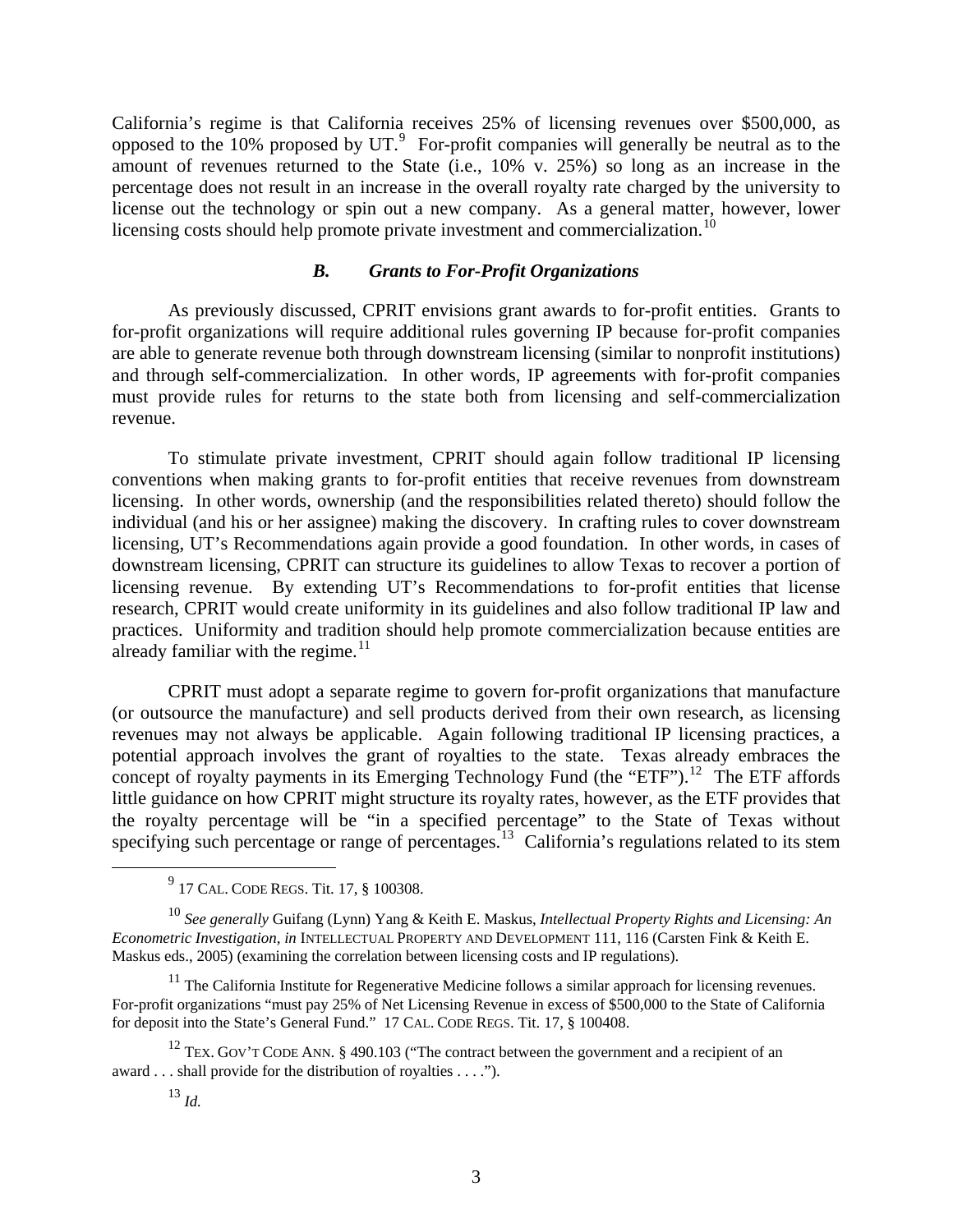cell initiative also provide that royalties will be negotiated between the grantee and the state. Unlike the ETF, though, California's regulations provide that the royalty must be greater than 2% and less than 5% of the net commercial revenue from any CIRM-Funded Patented Invention.<sup>[14](#page-3-0)</sup> The benefit of using a net royalty formula is again familiarity—companies and investors are more likely to come off the sidelines when they are familiar with and know the rules and the royalty rates charged do not discourage further private investment in the grantee.

A grant of royalties is not the only solution available to CPRIT, however. Grants by foreign government-related entities illustrate some alternative solutions. For example, in Bavaria, the Bayerische Betieligungsgesellschaft invests as an equity partner in companies seeking grant money. This approach could potentially limit private investment, as founders and investors often do not like dilution of their equity interests. On the other hand, investors might be willing to give the state an equity interest in exchange for additional investment (*e.g*., through ETF). Ultimately, this approach is likely to be viewed by investors as less favorable than a traditional royalty interest, as investors might be leery of sharing a portion of their equity interest with the government or a government-controlled entity.

CPRIT could also structure the grants in the form of loans.<sup>[15](#page-3-1)</sup> Structuring the grants as loans would avoid the problem of dilution caused by a grant of equity. The European Investment Bank, for example, makes favorable loans to spur development. Assuming the loan must be repaid, investors may still prefer granting royalties, as royalties do not require any repayment in the event the investor is unable to create a commercially viable product. In order to avoid this problem, CPRIT could tie the repayment of loans to the achievement of milestones, so if a product fails along the way, loans are forgiven. Such a plan could be more trouble than it is worth, however, as CPRIT would have to create additional rules to determine milestones, and investors might still worry about the potential consequences of a failed product.<sup>[16](#page-3-2)</sup> Ultimately, the grant of a royalty interest is likely the preferred method of repayment because it does not result in equity dilution and has previously been used by Texas and other states as a viable system.

## *C. Using Commercialization as a Factor in Awarding Grants*

In addition to structuring IP agreements to minimize the impact on private investment, the Oversight Committee should also examine grant applicants' ability to successfully commercialize research as an important factor in making grant rewards. CPRIT can analyze an institution's past success in getting research into the market. For instance, companies looking to license IP often target universities with a reputation of being easy to work with.<sup>[17](#page-3-3)</sup> Additionally,

<span id="page-3-0"></span><sup>&</sup>lt;sup>14</sup> 17 CAL. CODE REGS. Tit. 17, § 100408. "CIRM-Funded Patented Invention" is defined as: "An invention that has been patented under Title 35 of the United States Code, and that resulted wholly or in part from CIRM-funded Research, except in the event the patent has expired, been abandoned or found to be invalid or otherwise unenforceable . . . ." *Id*. § 100401(b).

<span id="page-3-1"></span><sup>15</sup> *See, e.g.*, TEX. GOV'T CODE ANN. § 490.10(h) ("[For ETF grants] [t]he governor may make awards in the form of loans.  $\dots$ ").

<sup>16</sup> For example, investors could be subject to taxes if the loan is forgiven.

<span id="page-3-3"></span><span id="page-3-2"></span><sup>17</sup> Anthony Waitz & Wasiq Bokhari, *Nanotechnology Commercialization Best Practices* (2003), http://www.quantuminsight.com/papers/030915\_commercialization.pdf ("A leading nanotech researcher from HP,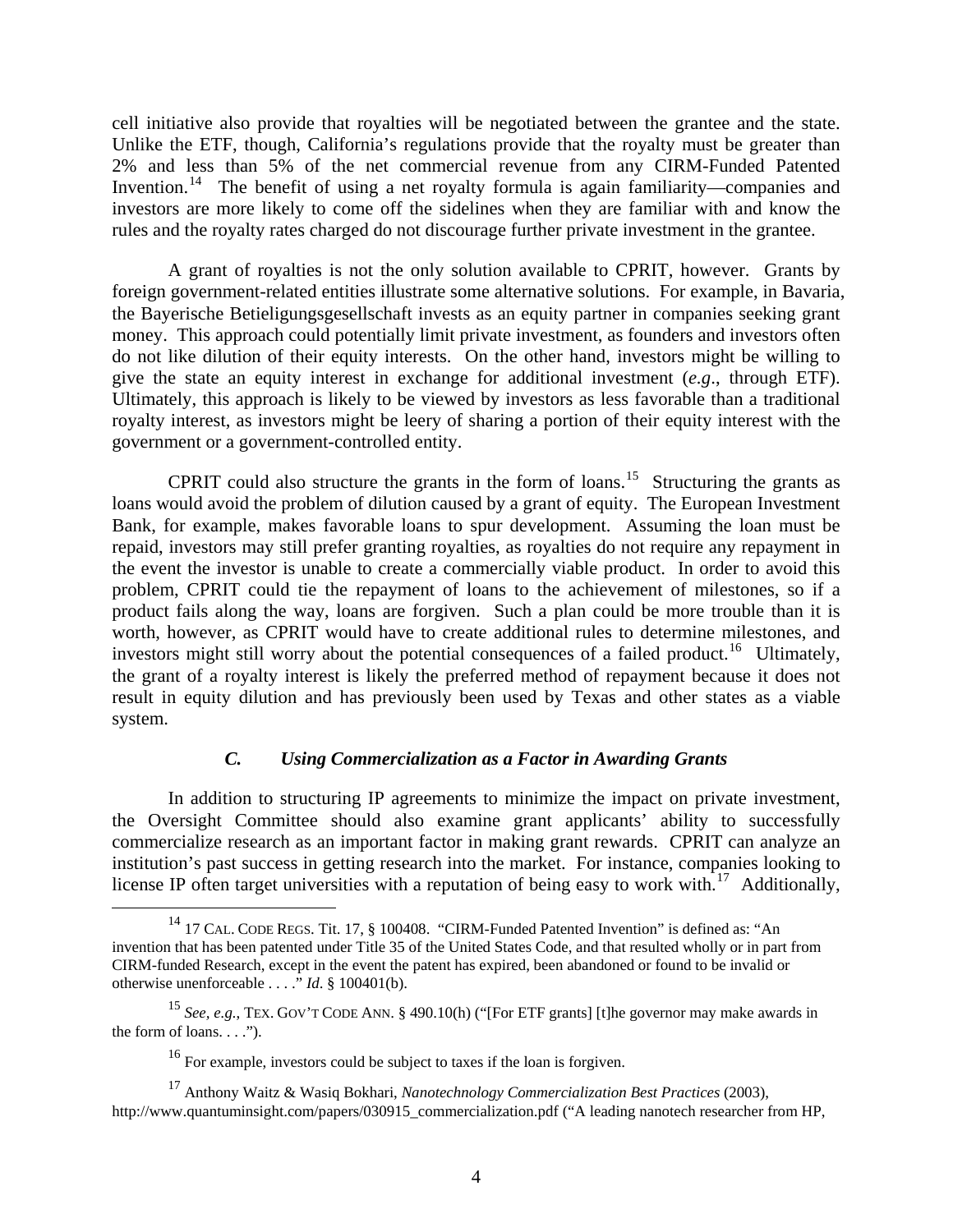universities with significant commercial success often tend to have a faculty that "engage in a high level of industry consulting and collaboration. Because of [the faculty's] propinquity to a vast network of friends and colleagues who are entrepreneurs, venture capitalists, and other experts, their opportunity recognition skills are more keenly developed."  $18$  Furthermore, successful universities tend to have a technology transfer office with good resources and good industry connections, as these connections help universities recognize the best commercialization opportunities.[19](#page-4-1)

CPRIT should take a similar approach to examining the ability to achieve commercial success when awarding grants to for-profit entities as well. Often, the most successful for-profit entities are those that have experienced management (who often are serial entrepreneurs), as well as a "well thought-out and compelling business plan."<sup>[20](#page-4-2)</sup> Such a plan would demonstrate that the organization has considered all the major issues, understands the important roadblocks in getting the product to the market, and allows for good communication with potential investors.<sup>[21](#page-4-3)</sup> As with universities, for-profit organizations with a balanced team of people with strong networks of contacts are most likely to succeed. A balanced team will help ensure that the organization is capable of taking advantage of new opportunities and adapting to new circumstances as needed.<sup>[22](#page-4-4)</sup> These factors are certainly not intended to be comprehensive; instead, they are offered to illustrate the types of factors CPRIT should consider when evaluating grant proposals. If CPRIT's goal of commercialization is to be taken seriously, it must analyze an organization's potential for commercial success, or else the risk continues that Texas "will continue to rank[] near the top in biomedical research funding, [while only ranking] about 30th in commercialization."[23](#page-4-5)

# **II. CONFIDENTIALITY OF CPRIT GRANT PROPOSALS**

One of the primary concerns for grant applicants seeking CPRIT funding is maintaining the confidentiality of the proprietary information included in their grant proposals. Grant proposals often contain information that applicants do not want disclosed to the public. However, CPRIT must abide by public information laws. Grant applicants must weigh the benefits of receiving CPRIT funding against the risks of having their proprietary information disclosed to

 $19 \frac{1}{1}$ 

<sup>21</sup> *Id.* at 3-4.

<sup>22</sup> *Id.*

<sup>(</sup>continued…)

Stan Williams, has publicly stated that his group no longer looks at patents being generated from UC Berkeley due to their previous experiences in trying to license from that university.").

<span id="page-4-2"></span><span id="page-4-1"></span><span id="page-4-0"></span><sup>18</sup> Carl J. Schramm, *Accelerating Technology Transfer and Commercialization* 6 (2004), http://www.boulderinnovationcenter.com/PDF/Kauffman\_Foundation.pdf.

<sup>20</sup> Waitz & Bokhari, *supra* note 17, at 3.

<span id="page-4-5"></span><span id="page-4-4"></span><span id="page-4-3"></span><sup>23</sup> Jason Embry, *How Biotech Plan Turned into Political Storm*, March 31, 2009, http://www.marshallnewsmessenger.com/news/content/region/ legislature/stories/03/31/0331grant.html.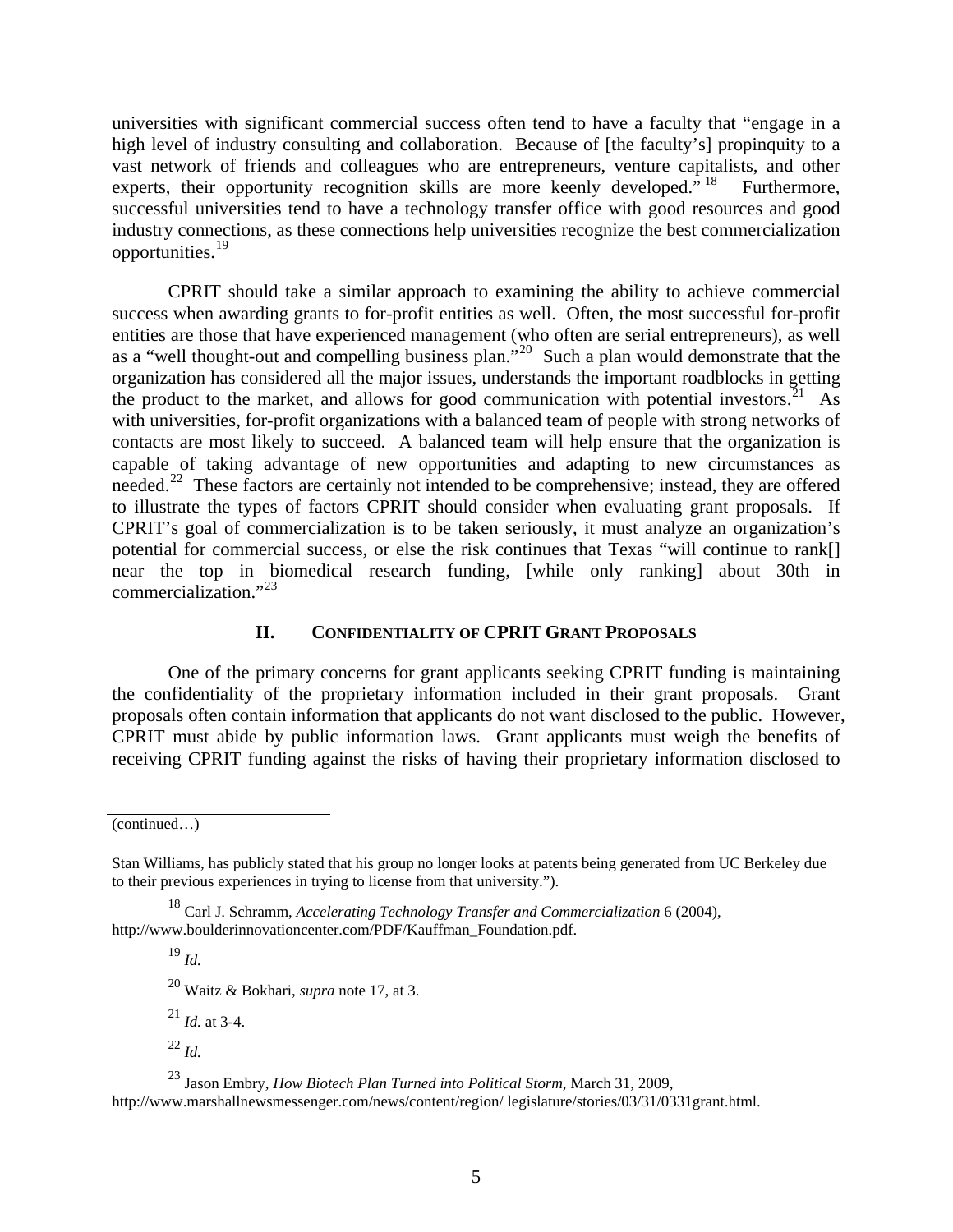the public. To encourage applicants to submit grant proposals, CPRIT should take every legal measure to protect the proprietary information of grant applicants.

Once a grant proposal is submitted to CPRIT, the proposal becomes the property of  $CPRIT.<sup>24</sup>$  $CPRIT.<sup>24</sup>$  $CPRIT.<sup>24</sup>$  As a result, the information in the proposal could be classified as "public information" under the Act.<sup>[25](#page-5-1)</sup> The CPRIT Open Records Policy states that CPRIT will promptly release requested information unless the information is made confidential by law, or the information falls under an exception to the  $Act.^{26}$  $Act.^{26}$  $Act.^{26}$ 

Section 552.110(a) of the Act provides an exception for "a trade secret obtained from a person and privileged or confidential by statute or judicial decision."<sup>[27](#page-5-3)</sup> The Texas Supreme Court defines a "trade secret" as "any formula, pattern, device or compilation of information which is used in one's business, and which gives him an opportunity to obtain an advantage over competitors who do not know or use it."[28](#page-5-4) Furthermore, in making a trade secret determination, the Texas Attorney General considers the six factors outlined in the Restatement of Torts.<sup>[29](#page-5-5)</sup> To protect information under the trade secret exception, an applicant must establish a *prima facie* case for the exception by demonstrating that the information meets the definition of a trade secret and by addressing the determining factors.[30](#page-5-6)

Section 552.110(b) of the Act also provides an exception for "commercial or financial information for which it is demonstrated based on specific factual evidence that disclosure would cause substantial competitive harm to the person from whom the information was obtained."<sup>31</sup> Information related to organization, personnel, market studies, professional references,

<span id="page-5-2"></span><sup>26</sup> Cancer Prevention & Research Institute of Texas – Open Records Policy, http://www.cprit.state.tx.us/ openrecords.html (last visited April 22, 2009) [hereinafter CPRIT Open Records Policy].

<sup>27</sup> TEX. GOV'T CODE ANN.  $8\,552.110(a)$ .

<span id="page-5-4"></span><span id="page-5-3"></span>28 RESTATEMENT OF TORTS § 757 cmt. b (1939); Hyde Corp. v. Huffines, 314 S.W.2d 763, 776 (Tex. 1958), *cert. denied*, 358 U.S. 898 (1958).

<span id="page-5-5"></span><sup>29</sup> The six factors that the Restatement gives as indicia of whether information constitutes a trade secret are: "(1) the extent to which the information is known outside of [the company]; (2) the extent to which it is known by employees and others involved in [the company's] business; (3) the extent of measures taken by [the company] to guard the secrecy of the information; (4) the value of the information to [the company] and [its] competitors; (5) the amount of effort or money expended by [the company] in developing the information; and (6) the ease or difficulty with which the information could be properly acquired or duplicated by others." RESTATEMENT OF TORTS § 757 cmt. b; Texas Open Records Decision Nos. 319 at 2 (1982), 306 at 2 (1982) and 255 at 2 (1980).

<span id="page-5-6"></span>30 Texas Open Records Letter Ruling OR2002-0746 (2002).

<span id="page-5-7"></span>31 TEX. GOV'T CODE ANN. § 552.110(b).

<span id="page-5-0"></span><sup>&</sup>lt;sup>24</sup> Requests for proposals from the Texas Department of Agriculture and the Texas Fund for Veterans' Assistance contain the following language: "All proposals shall be deemed, once submitted, to be the property of the [government agency] and are subject to the Texas Public Information Act, Texas Government Code, Chapter 552." TEX. GOV'T CODE ANN. Ch. 552.

<span id="page-5-1"></span> $^{25}$  Under Texas Government Code, section 552.002, public information includes information that is collected, assembled, or maintained under a law or ordinance or in connection with the transaction of official business by a governmental body. Section 552.021 requires public information to available to the public upon request. *Id.* §§ 552.002, .021.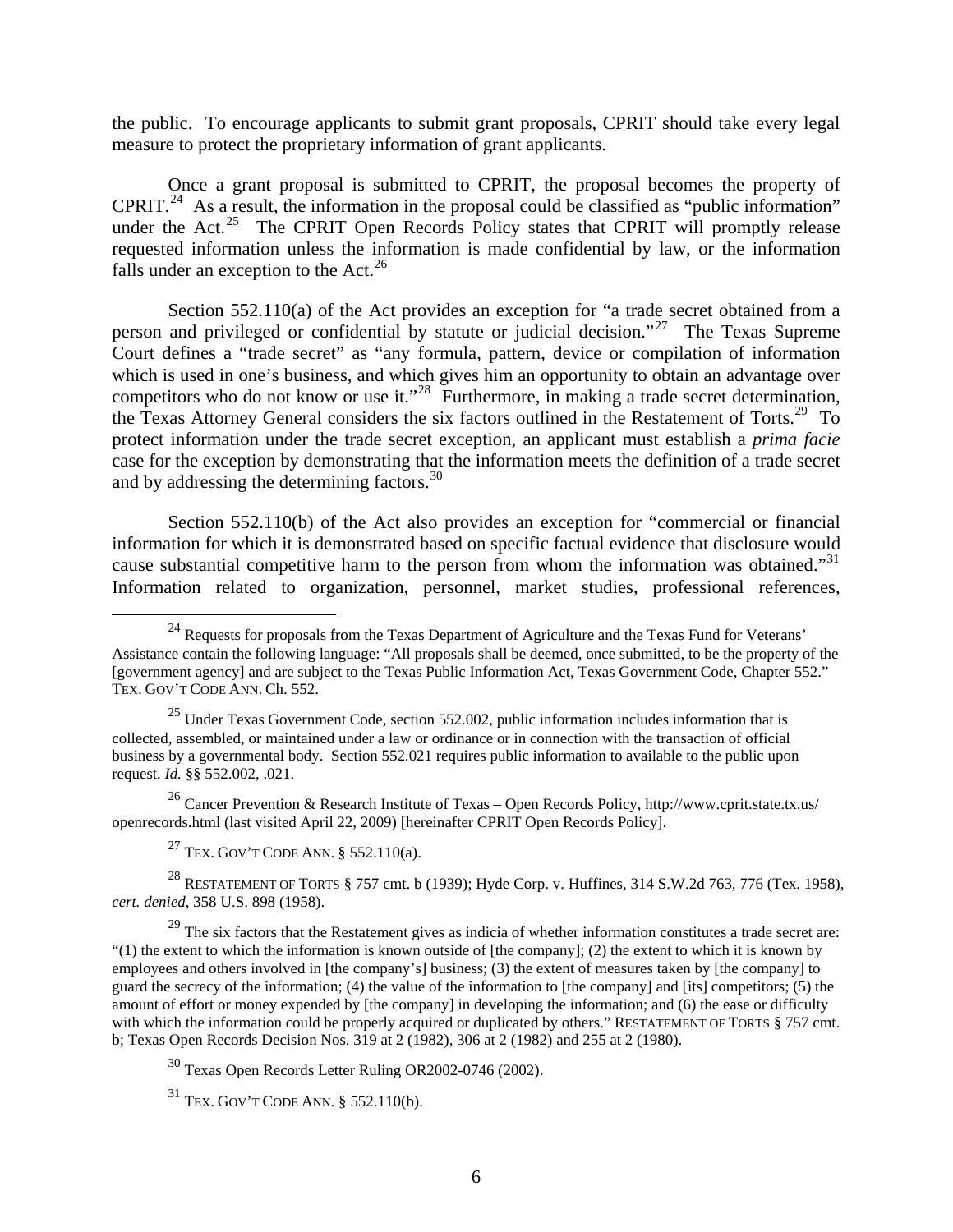qualifications, experience and pricing is generally not excepted under Section 552.110(b), but information such as customer lists are protected under the exception.<sup>[32](#page-6-0)</sup> This exception to disclosure requires "a specific evidentiary showing, not conclusory or generalized allegations, that substantial competitive injury would likely result from release of the information at issue."<sup>[33](#page-6-1)</sup>

Finally, section 552.101 of the Act provides an exception for "information considered to be confidential by law, either constitutional, statutory or by judicial decision."<sup>[34](#page-6-2)</sup> This exception encompasses information that other statutes make confidential. Consequently, if the CPRIT enabling legislation<sup>[35](#page-6-3)</sup> contained a confidentiality provision, the information covered by that confidentiality provision would be excepted from disclosure under the Act. For example, the ETF enabling legislation contains a confidentiality provision that protects all information related to the "identity, background, finance, marketing plans, trade secrets, or other commercially or academically sensitive information of an individual or entity being considered for an award . . . unless the individual or entity consents to disclosure of the information."<sup>[36](#page-6-4)</sup> As a result, much of the information contained in grant proposals to the ETF is protected from public disclosure.<sup>[37](#page-6-5)</sup>

Unfortunately, the CPRIT enabling legislation does not contain a confidentiality provision. However, the Texas Legislature is considering a bill to amend the CPRIT enabling legislation, which includes a provision regarding disclosure of grant proposal information.<sup>[38](#page-6-6)</sup> Under the proposed amendment, the grant applicant's name and address, the amount of funding applied for, and the type of cancer to be addressed under the grant proposal is public information.[39](#page-6-7) The proposed amendment also allows CPRIT to publicly disclose "any other information designated by [CPRIT] with the consent of the grant applicant."[40](#page-6-8) Because the proposed amendment requires the consent of the grant applicant before further information is disclosed to the public, the legislative language seems to imply that grant applicants can prevent CPRIT from disclosing all other information contained in the grant proposal. However, unlike the ETF legislation, the proposed amendment to the CPRIT legislation does not specifically list types of proprietary information protected from public disclosure. Consequently, the

35 TEXAS HEALTH & SAFETY CODE ANN. Ch. 102.

36 TEX. GOV'T CODE ANN. § 490.057.

<sup>37</sup> *See* Texas Open Records Letter Ruling OR2009-00693 (2009).

<span id="page-6-6"></span><span id="page-6-5"></span><span id="page-6-4"></span>38 The Texas Legislature is currently considering H.B. 1358. As of April 30, 2009, the proposed bill has been approved by the House Committee on Public Health but has not been submitted to the entire House of Representatives for approval.

<span id="page-6-8"></span><span id="page-6-7"></span><sup>39</sup> *See* proposed H.B. 1358, which would amend TEXAS HEALTH & SAFETY CODE ANN. Ch. 102 to include § 102.262.

<sup>40</sup> *Id.*

<span id="page-6-0"></span> <sup>32</sup> Texas Open Records Decision No. 319 (1982); Texas Open Records Letter Ruling OR2008-04621 (2008).

<span id="page-6-3"></span><span id="page-6-2"></span><span id="page-6-1"></span><sup>33</sup> National Parks & Conservation Ass'n v. Morton*,* 498 F.2d 765 (D.C. Cir. 1974); Open Records Decision No. 661 (1999).

<sup>34</sup> TEX. GOV'T CODE ANN. § 552.101.